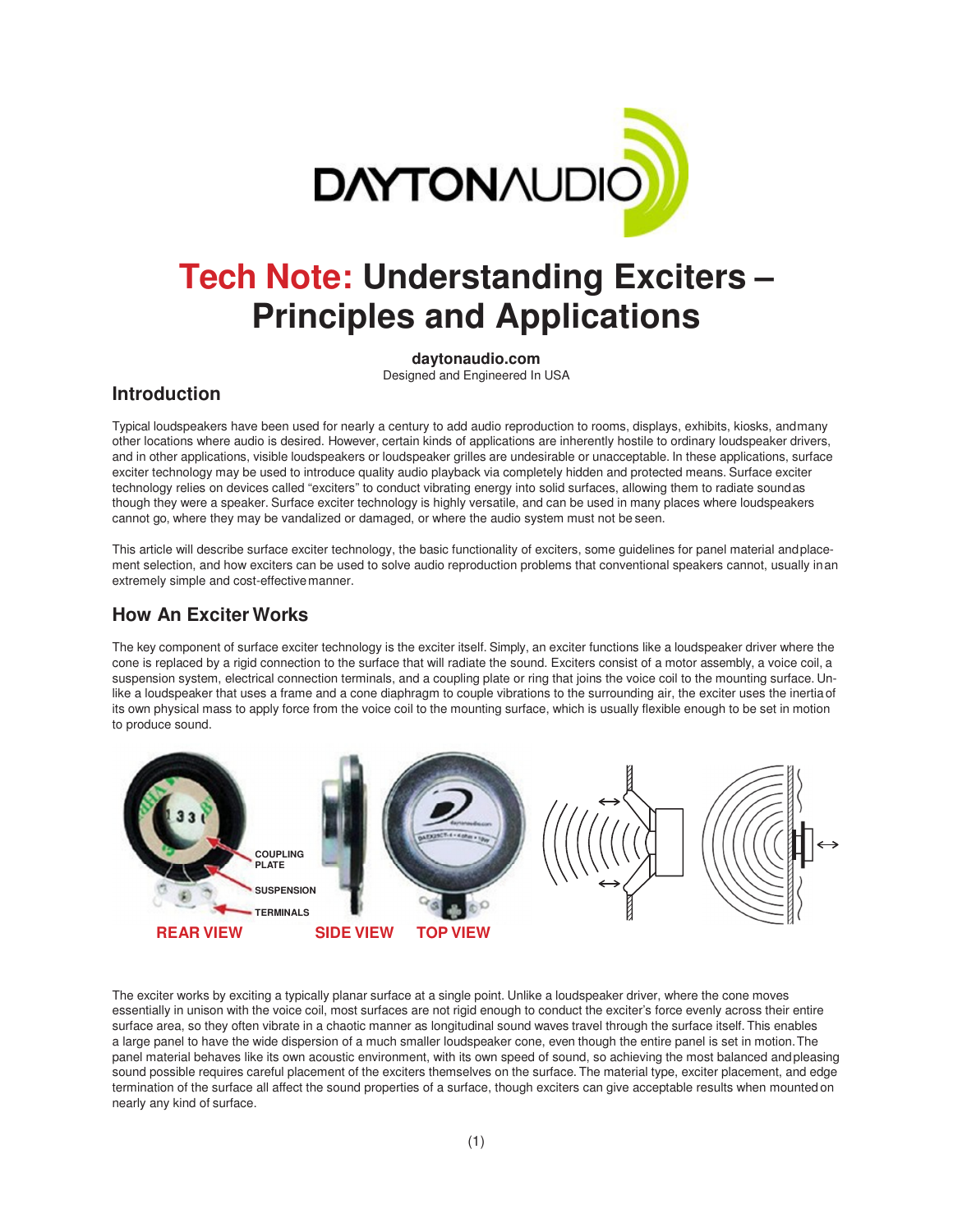## **Exciter Selection and Types**



### **Bone Conducting Exciters (BCE) and Coin Type Exciters (CT)**

Dayton Audio Bone Conducting Exciters (BCE) produce sound through direct vibration of the bones in the head, creating sound using bone conduction. They are also capable of providing low-level excitation to surfaces, creating small invisible speakers or implementing 'haptic' tactile feedback where high acoustic output is not needed. Bone Conducting exciters are excellent for unique OEM sound applications and for the experimenter, where conventional speakers and exciters cannot be used due to size constraints.

Thin, small, and multi-purpose, Dayton Audio Coin Type Exciters (CT) use high grade neo magnets to create maximum magnetic flux around proprietary voice coil structures. Available in compact sizes, they are the ideal selection when limited space and smaller surface areas are available for the sound application. Most Dayton Audio CT exciters include a high strength peel-and-stick film adhesive which makes mounting them quick and easy while providing the bonding necessary for the highest levels of acoustic transfer between the transducer and the surface to which it is attached.



### **Extended Mount Exciters (EM, FP, TP, Q)**

Dayton Audio Extended Mount Exciters (EM) incorporate extended legs and rugged plastic housings. The additional stabilizing legs with mounting tabs allow for more robust mounting and higher power handling capabilities. Leg and tab extensions on the exciter allow it to be firmly placed on almost any substrate to produce excellent sound. Extended Mount exciter mounting designs allow for a strong, customized hold to virtually any surface. Ideal for commercial or visually exposed applications, Extended Mount exciters are available in multiple performance and size variations. A high strength peel-and-stick adhesive is used for quick assembly and firm coupling to any surface for maximized acoustic energy transfer. Tripod (TP) and Quad Arm (Q) exciters feature three or four extended legs to stabilize the exciter and support its weight, and Flat Pack (FP) exciters feature a shallow design with minimal footprint and screw tab or adhesive mounting.



#### **Specialty and High Power Exciters (VT, FHE, SHF, EP, UT, W)**

Dayton Audio Specialty and High Power Exciters are available for applications requiring higher power handling and increased sound performance. Specialty and High Power exciters are perfect for use in commercial applications, thanks to extreme life testing and enhanced audio performance capabilities. These exciters incorporate specialized mounting provisions along with high strength peeland-stick adhesives. In applications where the exciter placement may be exposed to water, weather, or dust, Ingress Protection (IP) rated exciters are available.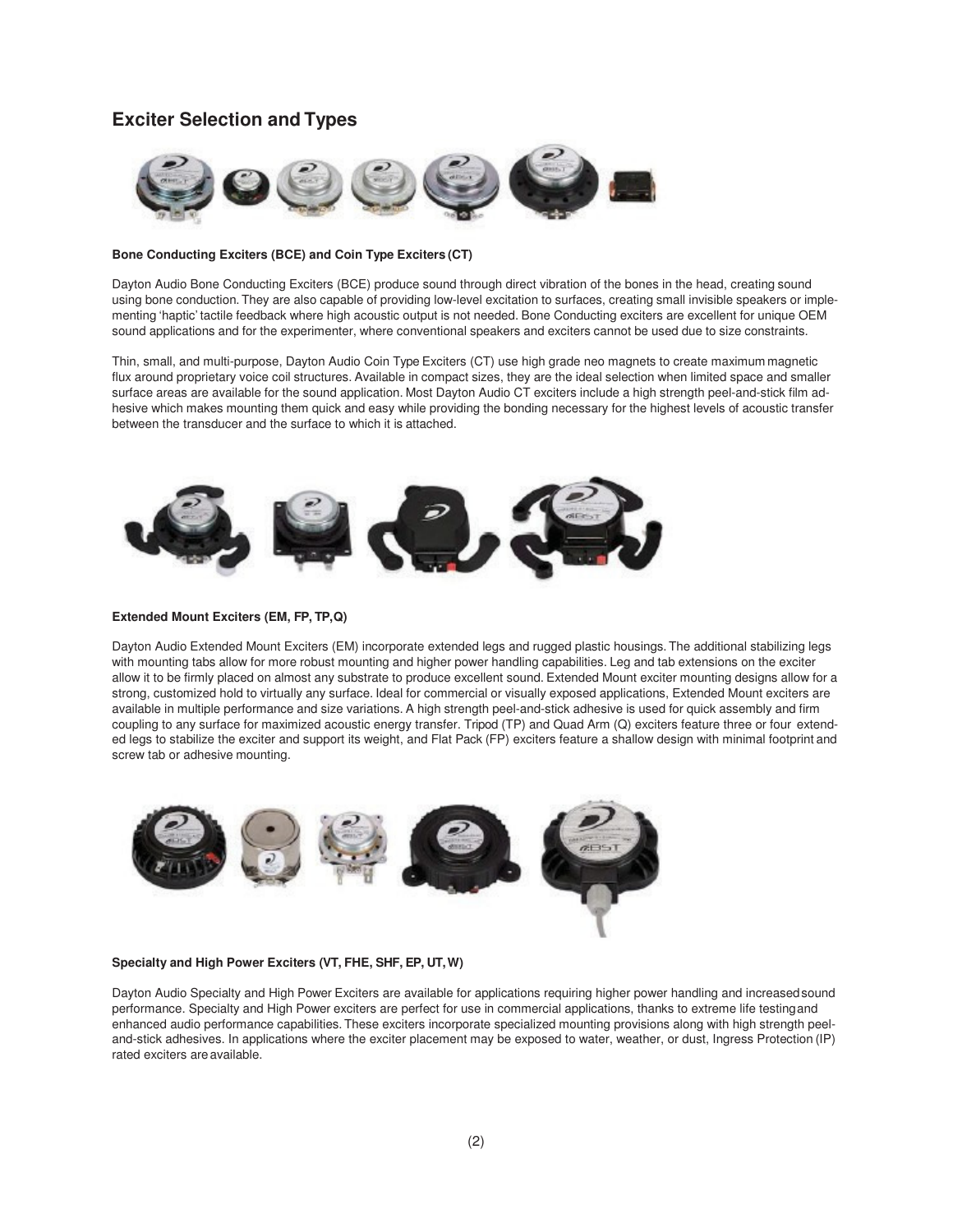# **Material Selection for Exciters**



The ideal material for mounting an exciter is a thin, lightweight sheet of material with high compressive strength and moderate to high bending strength. The compressive strength of the material has the greatest effect on the treble extension of the resulting 'speaker' (affecting 'detail' and 'air'), while the bending strength of the material influences the midrange and low frequency efficiency of the 'speaker'.

The amount of acoustic output from the panel over its effective bandwidth is determined by the weight of the panel material and the available force from the exciter. For thicker or heavier materials, a larger and more powerful exciter may be needed, or multiple exciters may be used. Whenever possible, the weight of the surface to be excited should be minimized.

Excellent materials to use for exciter mounting include:

- Aluminum, Nomex/Kevlar, or resin-impregnated paper honeycomb sandwich composites
- Structural or syntactic foam sandwich composites (e.g. Rohacell)
- Fabric-reinforced phenolic plastic panels
- Fiberglass-reinforced resin panels
- Corrugated or honeycomb cardboard sheet
- Corrugated plastic 'signboard' material
- Foam-core poster board with paper backing

Other materials which are less ideal but still workable include:

- Unreinforced plastic panels
- Mylar sheet
- Plexiglas or Lexan sheet
- Glass windows
- Mirrors
- Acoustic drop-ceiling tiles
- Wallboard
- Plywood/MDF/OSB sheets

Materials which may not give desirable results:

- Metal panels
- Metal structural members
- **Concrete**
- Wooden beams
- Soil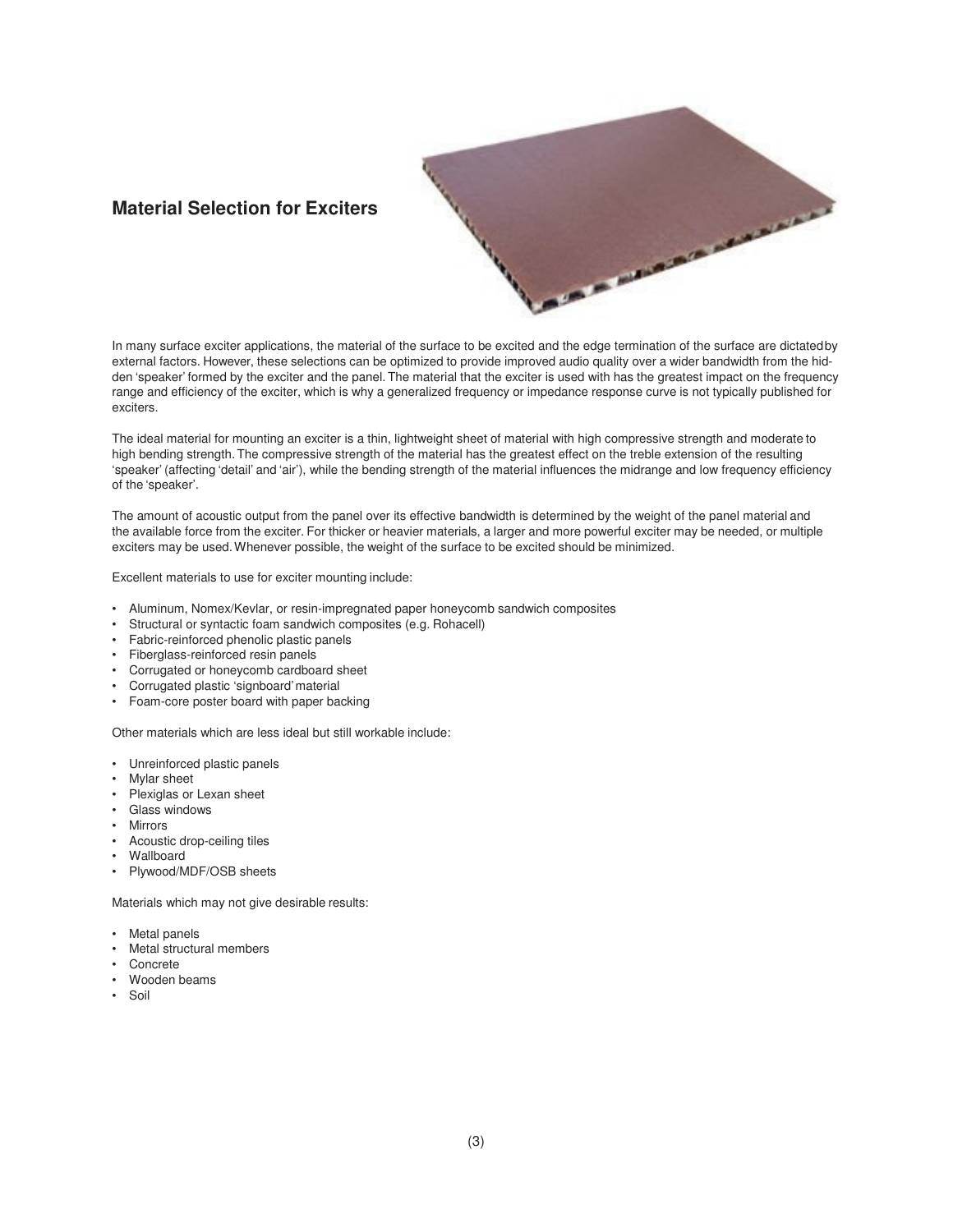## **Exciter Placement and Installation**



Once the mounting surface material, shape, and size are known, the exciters can be placed. Exciter placement is critical to achieving uniform excitation of the surface while maintaining wide dispersion. For the best results, exciters should be placed near the center of the mounting surface, but should be offset from each edge of the surface so that the distance from the exciter to the edge is not an even multiple of the distance from the exciter to another edge of the panel, in order to avoid the buildup of standing waves.

For mounting exciters to a flat rectangular panel (a common application), the width of the panel should be less than 4/5 of the height, or vice versa, and good results will be given with the exciter mounted a distance of 2/5 of the panel width from one side of the panel, and 3/5 from the other side of the panel, with the same relationship used for exciter placement with respect to the panel height. This relationship will provide a satisfactory offset to reduce the buildup of standing waves on the panel.



If multiple exciters are needed for a panel or surface, it is not recommended to space the exciters evenly across the surface. This will result in very narrow sound dispersion at upper midrange and treble frequencies. Instead, place the exciters together in a group, with exciters at unequal distances from the panel edges and from one another.

Installation of most exciters is simple. An adhesive pad is provided with some exciters, which should be applied to a smooth, clean area of the surface. For other exciters that provide screw mounting via a mounting plate, it is still recommended to apply an adhesive such as "super glue", hot melt glue, or double-sided tape to the mating surface of the mounting plate in addition to the mechanical fasteners, to avoid rattling or buzzing of the mounting plate against the surface. If attenuation of upper frequencies is desired (typically not desirable), this can be achieved with an inductor electrically in series with the exciter, or by adding a compliant pad (such as a sheet of rubber) between the exciter and the surface.

### **Edge Termination and Damping**

As described earlier, prior to being radiated into the room by the vibrating panel surface, acoustic waves first travel through the material of the panel itself, as though it were its own acoustic environment, with its own speed of sound. When these traveling waves in the panel material encounter a different acoustic impedance (such as a different material or a panel edge), some or all of the traveling wave is reflected and propagates in a new direction across the panel. In some instances it may be desirable to reduce this reflected energy to improve clarity and transient response, and this can be achieved through controlled termination of the panel edge, or by applying a soft damping material to the panel itself.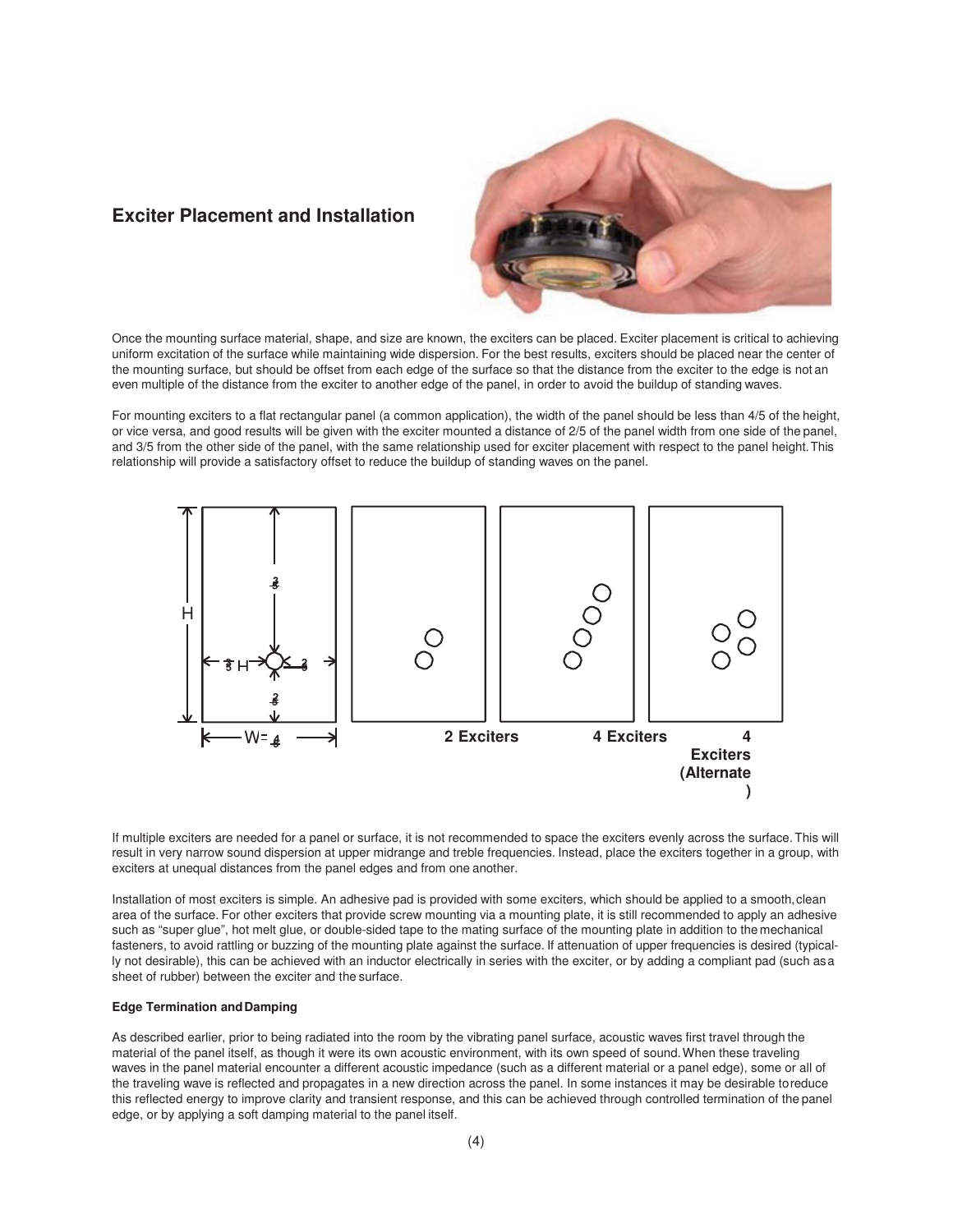Different types of edge terminations include:



The benefit of compliantly suspending part or all of the panel is a reduction in the internally reflected energy, because some of the energy is transmitted into the compliant material and does not get reflected. Compliant suspension of the panel edges may be accomplished using a soft material like foam tape, a silicone adhesive bead, or a flexible rubber member.

Other means can be used to control the vibration of the panel. For example, the corners of a rectangular or polygonal panel may be rounded to help reduce long-decay reflections. Linear or curved braces, point masses, and damping elements (such as felt buttons) may also be added to the panel to control its vibration, but these are generally not necessary except in highly-optimized applications. Engineering modeling software can aid in the application of these more advanced panel damping features, or the placement and use of these items can be determined experimentally.

### **Additional Tips**

- Using a larger panel or installing the exciter to a larger surface will provide deeper bass response.
- A non-magnetic material should be chosen for the exciter mounting surface; mounting the exciter to a magnetic material may interfere with the magnetic circuit of the exciter's motor assembly and impair performance.
- Suspending a panel at a central location will reduce bass response; exciter placement should be chosen to be between central mounting points and panel edges, instead of placing the exciter close to the central mounting point.
- Exciters are slightly less efficient than conventional loudspeakers. As a very rough guideline, expect to replace one speaker with two exciters in retrofit applications.

### **Wiring of Exciters**

Exciters may be used with any typical audio amplifier, using typical speaker wire. However, care should be taken to avoid overloading the amplifier with a low-impedance load. Because many exciter-based audio systems use multiple exciters, care should be exercised in wiring the exciters so the resulting load presented to the amplifier does not fall outside the amplifier's minimum rated impedance.

When using multiple exciters, the units may be wired together in series or parallel to give an acceptable impedance load for the amplifier. When exciters are wired in series, their impedances add together (8 ohms + 8 ohms = 16 ohms). When exciters are wired in parallel, the impedance of one exciter is divided by the number of exciters  $(8 \text{ ohms} / 2 \text{ exciters} = 4 \text{ ohms})$ . By creating groups of exciters wired in series, then wiring the multiple series groups in parallel, a wide range of impedances can be created from groups of many exciters. It is usually easiest to use this technique on even-numbered groups of exciters.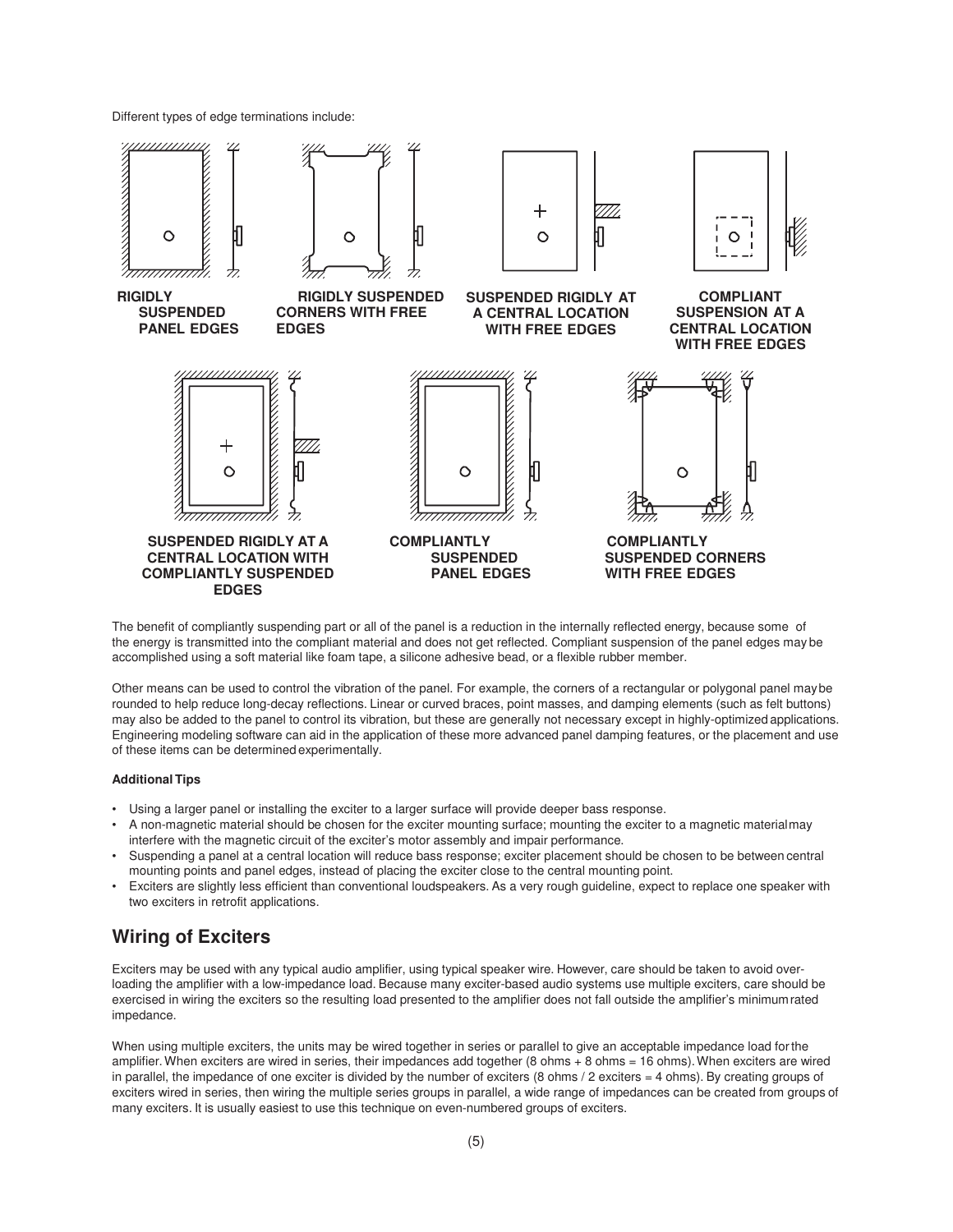Below are some examples of series-parallel wiring to achieve desired impedances.

**Example 1:** Four 8-ohm exciters, wired for 8 ohms combined

Series Group 1: (8 ohms + 8 ohms = 16 ohms) Series Group 2:  $(8 \text{ ohms} + 8 \text{ ohms} = 16 \text{ ohms})$ 16 ohms per series group / 2 series groups = **8 ohms total**

**Example 2:** Eight 8-ohm exciters, wired for 4 ohms combined

Series group 1:  $(8 \text{ ohms} + 8 \text{ ohms} = 16 \text{ ohms})$ Series group 2:  $(8 \text{ ohms} + 8 \text{ ohms} = 16 \text{ ohms})$ Series group 3:  $(8 \text{ ohms} + 8 \text{ ohms} = 16 \text{ ohms})$ Series group 4:  $(8 \text{ ohms} + 8 \text{ ohms} = 16 \text{ ohms})$ 16 ohms per series group / 4 series groups = **4 ohms total**

**Note:** Eight exciters with a nominal impedance of 8 ohms each cannot be wired via series/parallel for 8 ohms. See example 4 for a configuration using nine exciters with a nominal impedance of 8 ohms to achieve an 8 ohm final impedance.

**Example 3:** Eight 4-ohm exciters, wired for 8 ohms combined

Series group 1:  $(4 \text{ ohms} + 4 \text{ ohms} + 4 \text{ ohms} + 4 \text{ ohms} = 16 \text{ ohms})$ Series group 1:  $(4 \text{ ohms} + 4 \text{ ohms} + 4 \text{ ohms} + 4 \text{ ohms} = 16 \text{ ohms})$ 16 ohms per series group / 2 series groups = 8 ohms total

**Example 4:** Nine 8-ohm exciters, wired for 8 ohms combined

Series group 1:  $(8 \text{ ohms} + 8 \text{ ohms} = 24 \text{ ohms})$ Series group 2:  $(8 \text{ ohms} + 8 \text{ ohms} = 24 \text{ ohms})$ Series group  $3: (8 \text{ ohms} + 8 \text{ ohms} = 24 \text{ ohms})$ 24 ohms per series group / 3 series groups = 8 ohms total



For installations of multiple exciters, the connecting wire should not rest against the excited surface, in order to prevent noise from the wire buzzing against the surface. Where wire contacts the excited surface, it may be useful to add foam or felt to cushion the wire and prevent noise.

# **Recommended Exciter Applications**

Surface exciter technology easily solves many problems in achieving high-quality audio reproduction anywhere it is desired. Exciters are of particular value for installations where loudspeakers may be damaged by weather or vandalized, or where the audio system must not be seen. Additionally, surface exciters may be used to provide a seamless, luxurious interior trim finish in high-design environments where a loudspeaker grille would be an unwelcome discontinuity.

Common applications for exciters include:

- Invisible home theater and multi-room audio
- Audio systems on board airplanes and transit buses
- Electronic gaming machines
- Point-of-purchase product displays
- Commercial distributed audio
- Hidden audio entertainment systems aboard luxury jets and yachts
- Automotive audio systems
- Bathroom tubs and shower enclosures
- Advertising signage
- Multimedia exhibits
- Kiosks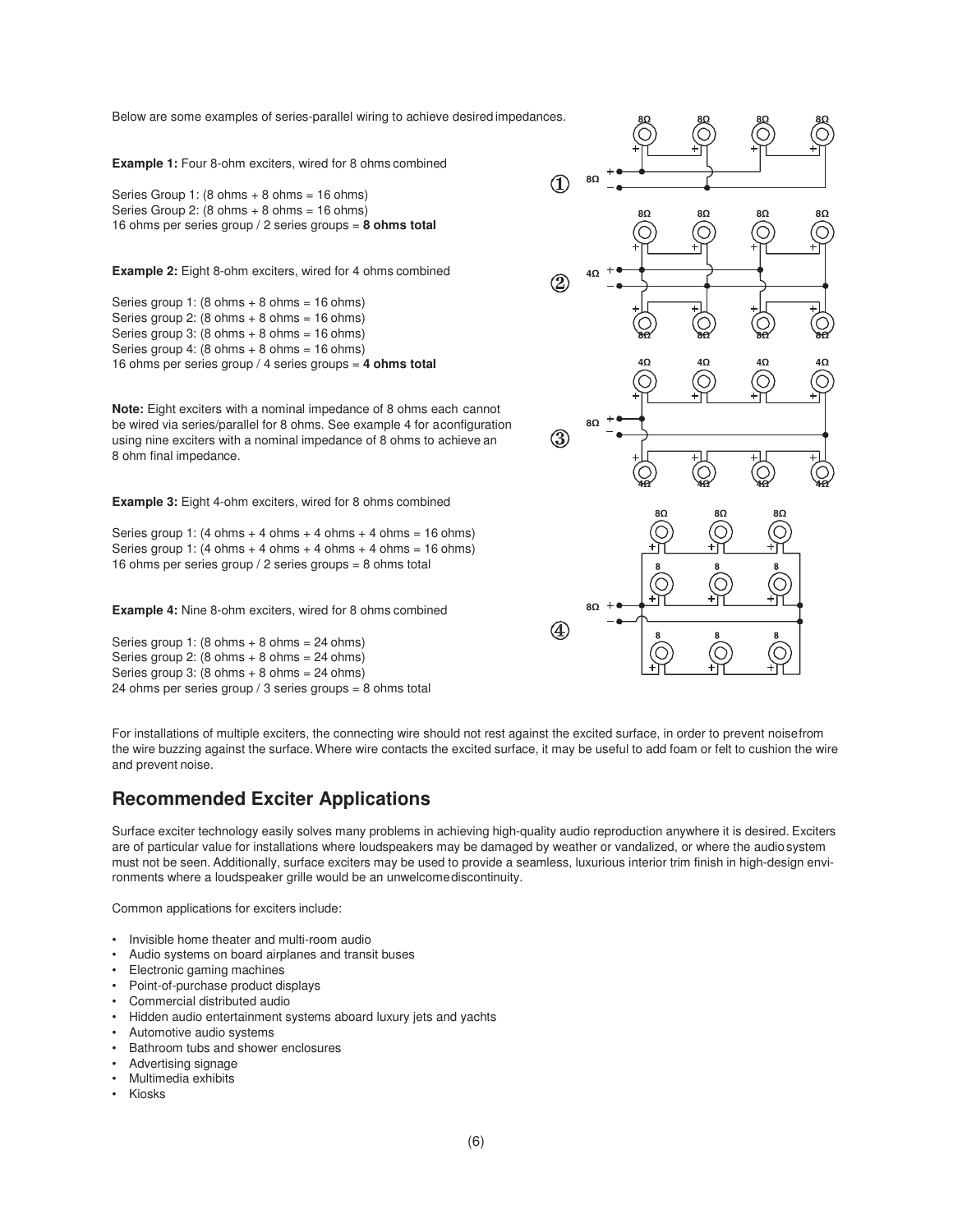# **Exciter Quick FAQ:**

Here are answers to some common questions regarding the use and application of exciters for audio:

#### **1) Why select an exciter over a small speaker or conventional transducer?**

Exciters work by vibrating the surface they are mounted to, creating a high-quality invisible speaker. Because the substrate/surface is being vibrated to produce the sound, there is no need for grills or openings in the surface, making the system more resistant to vandalism or weather ingress. The exciter's thin profile makes it perfectly suited for applications where there are space and depth limitations. In addition, the wide-angle sound dispersion from an exciter often exceeds standard loudspeaker performance.

### **2) Can two exciters on a single panel create stereo sound?**

Yes! It is possible to use a left channel and right channel exciter on a single panel to achieve stereo sound. The quality of the stereo image will be determined by the distance between the left and right channel exciters, and the symmetry of their placement on the panel, just like the distance between conventional loudspeakers affects their stereo image. Groups of exciters can also be used for the left and right channels, following the placement recommendations in this article.

#### **3) How can I increase the low frequency (bass) sound being produced by the exciter?**

Bass and low frequency sound are enhanced greatly when using larger panels or increased areas of substrate. Additionally, using a heavier substrate will allow deeper bass to be achieved, but at the expense of reduced treble output.

### **4) Will the vibrations from an exciter be visible or "shake" the device or substrate the exciter is mounted to?**

Because the vibrations are small and "fast", and propagate over a larger panel area than a typical speaker, the movement of the surface is usually not visible to the listener. As an example, should the exciter be used on video displays, the visual impact of sound being generated from the panel is unseen. Also, most electronic devices will be unaffected by the vibration of an exciter.

#### **5) How are exciters mounted or affixed to surfaces?**

Most exciters incorporate a mounting ring with peel-and-stick film adhesive that is used to mount the exciter to most any substrate or surface area. Prior to mounting, surfaces should always be prepared (clean and dry) to remove dust, oils or any other elements that may impede the bonding of the adhesive and surface areas.

### **6) Does placement impact the sound performance of the exciter?**

Placement does impact the sound being produced by the exciters, and therefore prior to selecting a permanent location listening tests and audio testing is recommended. Exciter placement is covered in detail by this article, but in brief, exciters that are offsetto the side (not centered) on a panel provide the best sound experience. However, this may not always be the case as sound quality is subjective and can be perceived differently from listener to listener.

### **7) Can I attach exciters to ordinary surfaces (walls, ceilings, doors)?**

Yes! Exciters can turn ordinary surfaces into high-quality speakers, and exciters can often be hidden behind or inside panels to provide sound from an invisible source. Unlike in-wall speakers, which interface directly with the air and require visible grilles to protect the drivers, an exciter sets the wall surface itself into motion to produce sound, so no grille is required. The surfaces that will give the best performance are those which are thin and light, like cabinet doors in a kitchen, or a fiberglass shower enclosure.

### **8) How does an exciter differ from a "bass shaker" device?**

Exciters differ from "bass shakers" in two important ways. Normally, a bass shaker device will have an internal mass element inside a housing, and the reaction force from vibrating the mass creates the low-frequency bass vibrations. In an exciter, the mass of the motor structure remains stationary by its own inertia, and vibrating energy is transferred directly to the surface by the voice coil. Also, the design of a bass shaker is usually limited to low frequencies because of the large mass involved, while an exciter can produce the full range of sound because the moving mass is low. Choosing an exciter with a suspension system that is more "stiff" can increase the sound efficiency of the exciter and panel, while limiting low frequencies.